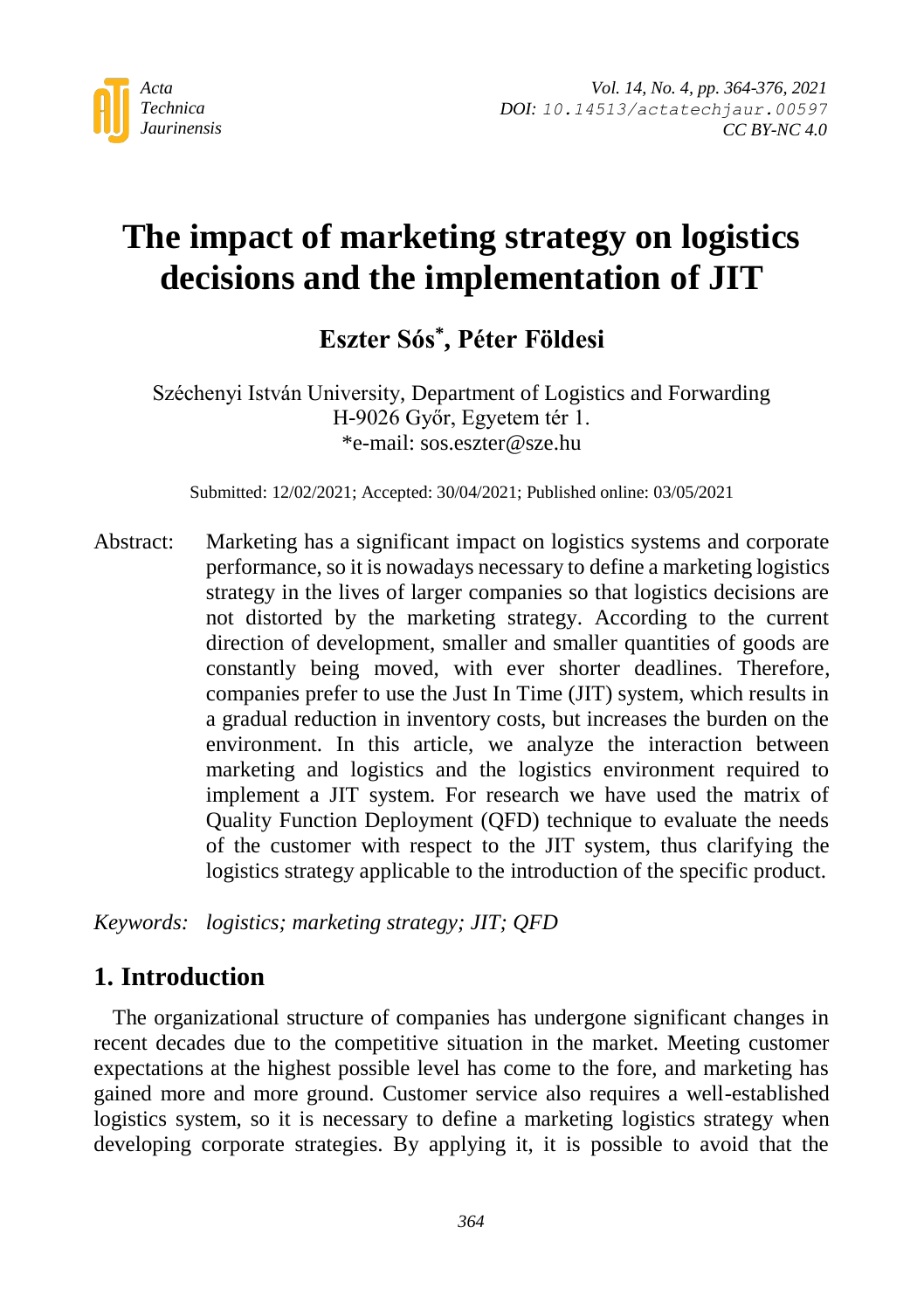developed marketing concepts distort logistics decisions and to introduce a logistics system for which the company's logistics environment is not yet prepared.

The aim of our article is to describe the importance of marketing-logistics strategy to meet customer expectations and to conduct an examination of the logistics environment required to implement the JIT system, using the QFD technique matrix. The intent of the QFD technique is to meet the highest possible level of consumer needs through the design of manufacture and production design processes developed by engineers, taking into account customer expectations. [1]

The QFD method can be effectively applied in the field of logistics. It can be used to identify the logistics sub-processes that help to meet the primary customer needs.

## **2. The role of logistics and marketing in the sales system**

We will describe the interaction between logistics and marketing through the sales system, as the efficiency of a company's logistics system is reflected in the quality of customer service [2].

Objectives to be defined during the examination of the operation of the sales systems: examination of the market coverage and development of the sales system taking into account the characteristics of the product, as well as ensuring the quality of service and achieving profitability. Of the operational goals listed, logistics ensures the right level of service and partly profitability, while marketing covers the rest [3].

The efficiency of logistics services has an impact through the quality of customer service, as the product is sold to the user together with the contributing services. Therefore, it is important that the logistics concept is completed as soon as the marketing schedule and strategy related to the product is defined. To meet the highest possible level of customer needs, it requires a unified management of logistics and marketing, as proper customer service includes optimal delivery time, quality and flexible delivery, as well as delivery skills and the ability to respond appropriately to suddenly increased demands [4]. Logistics is a means to achieve marketing targets, as marketing stimulates demand and transmits market impulses to production; logistics executes demand and implements production-related flow processes [5].

From the point of view of both logistics and marketing, the right IT background is essential for a company, as this will allow a faster and more accurate information flow. This will reduce uncertainty and thus reduce safety stocks, while keeping the proportion of inaccurate, defective and non-scheduled deliveries to a minimum [6].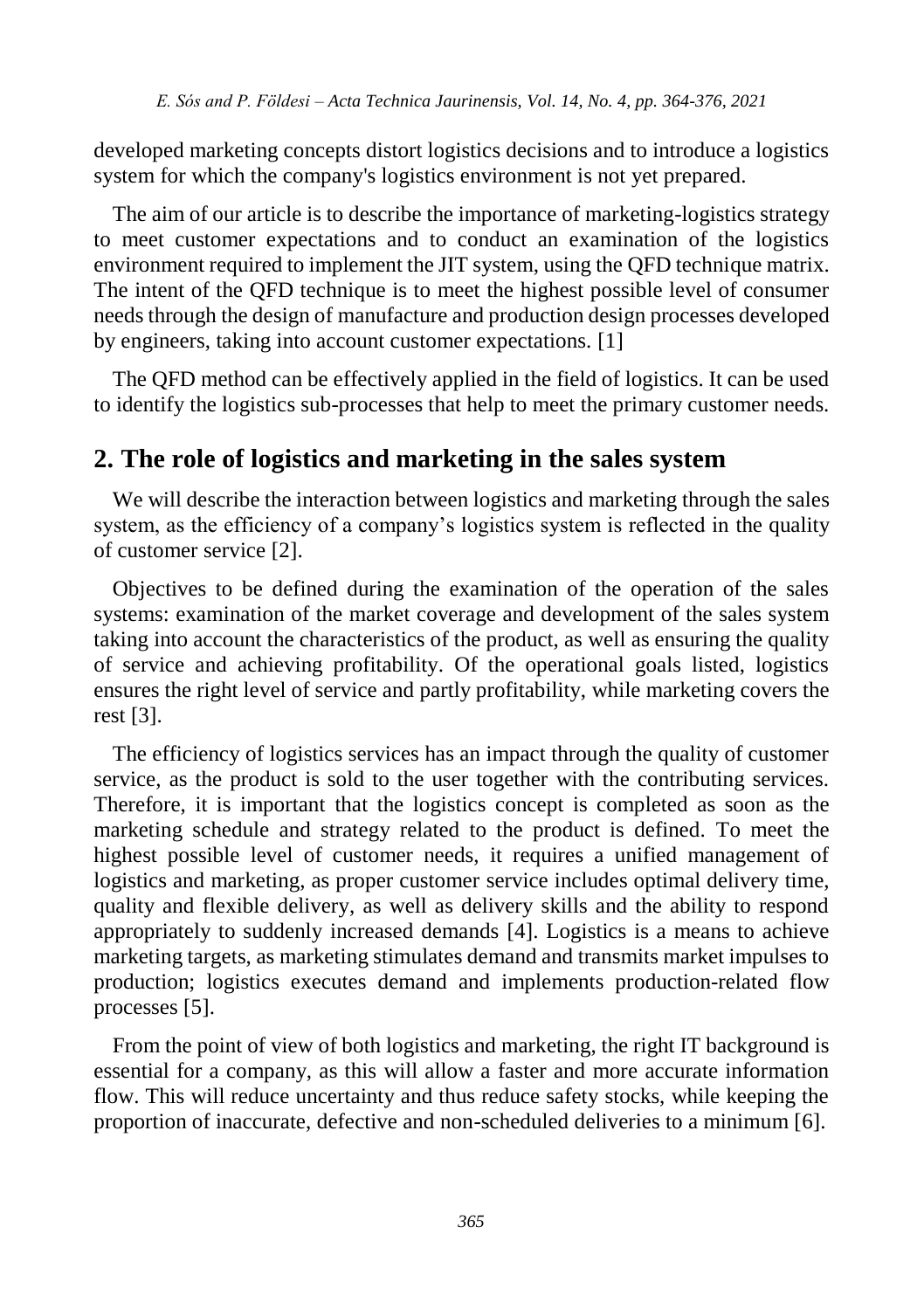The information system that supports the operation of the company must provide data from the inside - about the needs of the company and the possibilities of substitution, and from the outside - about the needs of the market, suppliers, and our reliability and costs.

## **3. Examining the conditions necessary for the development of a logistics strategy**

An important part of the corporate strategy is the logistics strategy, the main content elements of which are the purchasing and inventory strategy, as well as the physical distribution, information flow and waste management logistics strategy, but nowadays we also list the marketing logistics strategy. From the point of view of marketing - logistics, the following general requirements and objectives related to purchasing and sales can be defined during the development of the strategy. Purchasing - supply side requires short delivery times, flexible supplier relationships, and low inventory management costs. On the sales - distribution side, in addition to short delivery times, adequate delivery quality and readiness, the reliability of delivery and the ability to respond flexibly to unforeseen situations are of paramount importance [7].

In many cases, marketing strategy distorts logistics decisions, which is why the Just In Time system is often used even where the corporate environment is not properly prepared yet. For this reason, it is essential to examine the logistics environment, order sizes, the need for JIT, and the environmental burdens it causes before implementing the Just In Time system.

#### **4. The Just In Time system production philosophy**

Just In Time is a general philosophy, a principle of production, organization and management that is often and erroneously used as a synonym for out-of-stock production. JIT is a pull system, i.e. the production of the product, the flow of material can only start on a specific order or instruction, and so the material is actually just in time, it is not waiting in the system, as it is already waiting for it. Its operations fight for cost reduction, service and quality improvement through loss reduction, employee involvement, and continuous process improvement [8].

The importance of Just In Time today lies in speeding up and simplifying the flow of material and information, reducing costs, minimizing inventory levels, and helping to meet consumer needs. The JIT system seeks to ensure that the raw materials, semi-finished and finished products required for production are available in just the right place, in the right quality and in the right quantity to serve efficient and smooth production, preferably in such a way that their "destination" is as short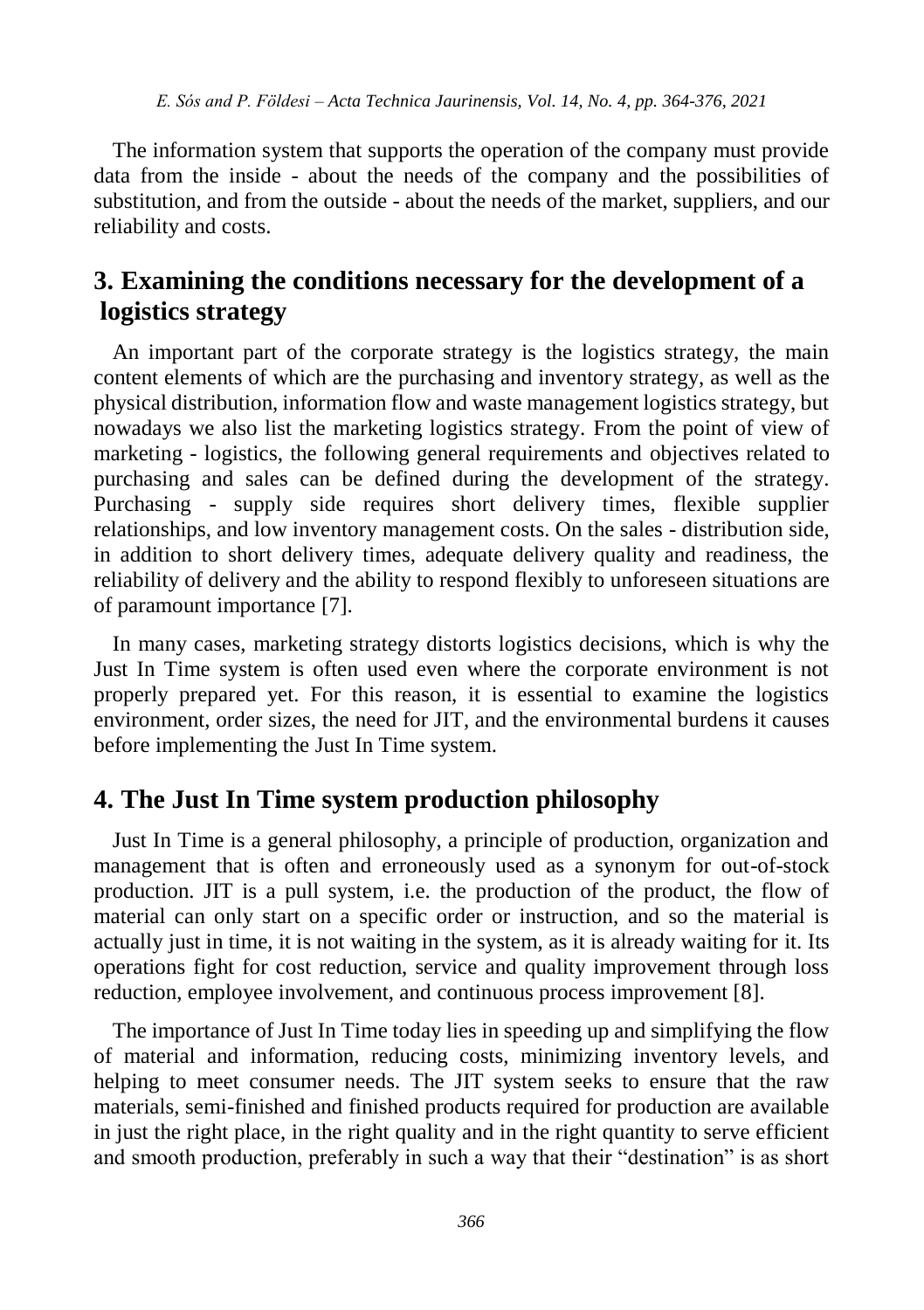as possible, and be the most cost effective. For the sake of this cost-effectiveness, they do not store only what is absolutely necessary, so stocks of raw materials, semifinished and finished products are kept to a minimum and more frequent deliveries are used [9].

#### **4.1. Examination of possible application of Just In Time**

The appropriate conditions for the applicability of JIT must be examined in all cases, because not all companies are suitable for the introduction of JIT. The first step is to explain the tasks to the management and monitor what obstacles are present in the corporate environment (Table 1).

| Key responsibilities of management<br>when implementing JIT                 | <b>Barriers to JIT implementation</b>                      |  |  |  |  |  |  |  |  |  |  |
|-----------------------------------------------------------------------------|------------------------------------------------------------|--|--|--|--|--|--|--|--|--|--|
| You need to be determined to eliminate<br>losses in the processes.          | Lack of commitment from<br>top<br>management.              |  |  |  |  |  |  |  |  |  |  |
| You need to be committed to innovation.                                     |                                                            |  |  |  |  |  |  |  |  |  |  |
| A flexible production system needs to be<br>set up with spare capacities.   | Lack of plans to obtain support.                           |  |  |  |  |  |  |  |  |  |  |
| A well-motivated and flexible workforce is<br>needed.                       | Bad attitude of employees, lack of<br>support.             |  |  |  |  |  |  |  |  |  |  |
| In quality, a "zero error rate" approach<br>should be pursued.              | Poor product quality.                                      |  |  |  |  |  |  |  |  |  |  |
| Suitable suppliers must be selected.                                        |                                                            |  |  |  |  |  |  |  |  |  |  |
| A long-term relationship with suppliers<br>needs to be established.         | Reluctant<br>cooperation<br>and                            |  |  |  |  |  |  |  |  |  |  |
| You need to be prepared for smaller and<br>more frequent deliveries.        | willingness of the supplier<br>to<br>cooperate.            |  |  |  |  |  |  |  |  |  |  |
| Reliable delivery times are required.                                       |                                                            |  |  |  |  |  |  |  |  |  |  |
| communication<br>Establishing<br>close<br>a<br>relationship with suppliers. | Weaknesses in the supply<br>chain<br>communication system. |  |  |  |  |  |  |  |  |  |  |

*Table 1. Examination of possible application of Just In Time*

#### **4.2. The basic elements of Just In Time implementation**

Management and employees can be made fit to implement JIT through training, but the proper design of physical conditions is also at least as important as improving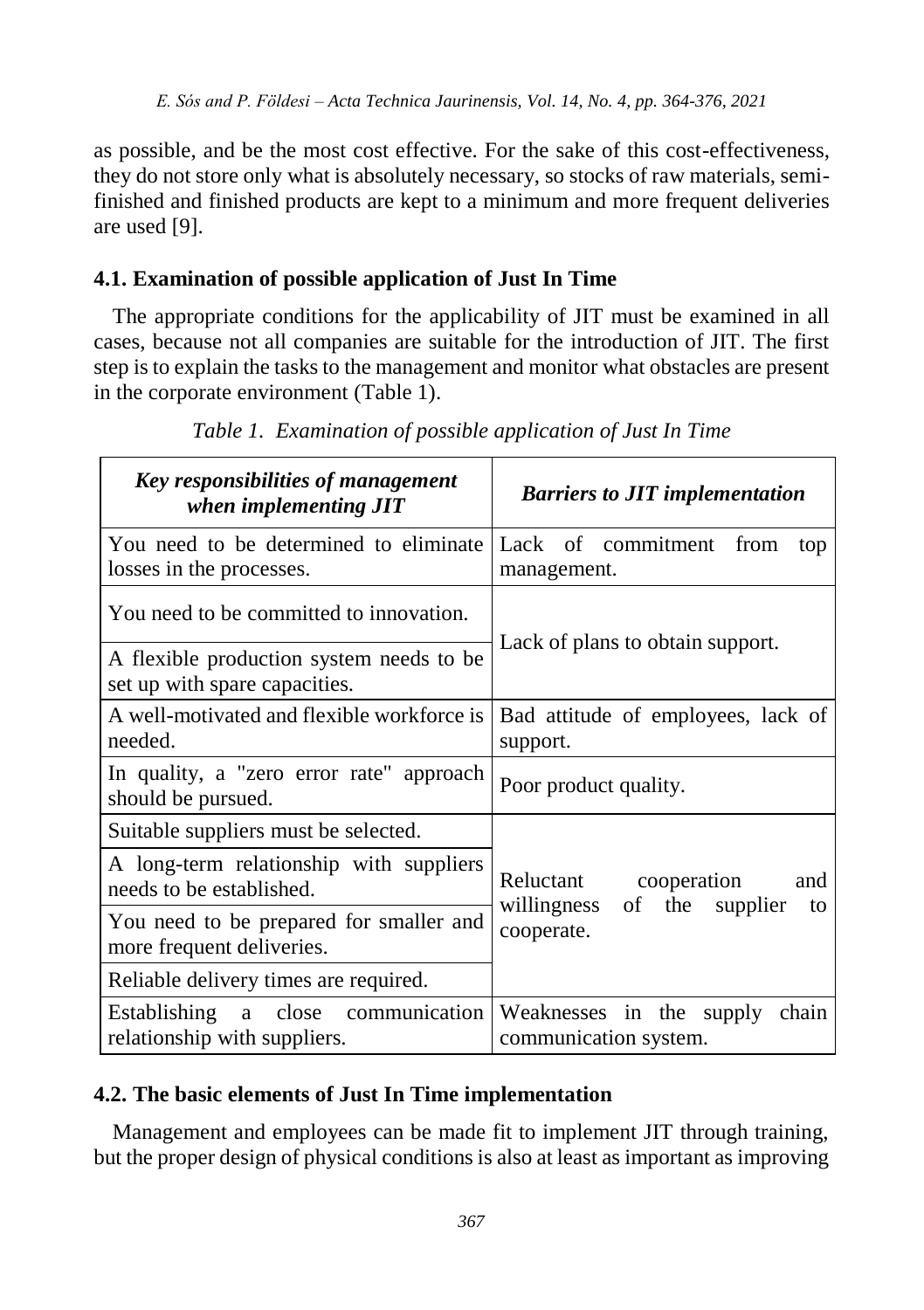the thinking of the workforce at the system level. The adaptation and preparation of the work environment begins with an examination of the logistics environment, which includes an examination of the need for a JIT.

We would like to describe the basic elements needed to build Just In Time (Table 2), the existence of which is worth reviewing before introducing the system.

| Basic elements needed to design a Just In Time system |                                                                                                                                                                                                                                                                      |  |  |  |  |  |  |
|-------------------------------------------------------|----------------------------------------------------------------------------------------------------------------------------------------------------------------------------------------------------------------------------------------------------------------------|--|--|--|--|--|--|
| Puller system                                         | The manufacturer starts production of the product to<br>a specific order according to the user's needs.                                                                                                                                                              |  |  |  |  |  |  |
| Constant production<br>volume                         | Constant flow of material between operating sites,<br>accurate timing of all activities.                                                                                                                                                                             |  |  |  |  |  |  |
| Low stock                                             | JIT is created as a result. Advantages: less storage<br>space and tied up capital.                                                                                                                                                                                   |  |  |  |  |  |  |
| Small items                                           | It reduces inventory costs and space requirements. If<br>there is a quality problem, fewer products need to be<br>repaired or reworked.                                                                                                                              |  |  |  |  |  |  |
| Fast, low-cost change-over                            | Small production batches assume frequent switching,<br>which should be cheap and feasible. Conversion<br>losses can be reduced by having similar products<br>each<br>other. For<br>follow<br>this<br>reason,<br>proper<br>involvement of the workforce is necessary. |  |  |  |  |  |  |
| Operation order suitable<br>for the purpose           | JIT systems are product-oriented, mostly based on<br>material flow layout.                                                                                                                                                                                           |  |  |  |  |  |  |
| preventive<br>Effective<br>maintenance                | preventive and forward-looking<br>Applying<br>a<br>maintenance method is important because a machine<br>failure can ruin the production schedule.                                                                                                                    |  |  |  |  |  |  |
| Multidisciplinary,<br>multi-<br>tasking staff         | Those working with the JIT system should be able to<br>diagnose problems, eliminate minor faults, and be<br>proficient in work at other workplaces.                                                                                                                  |  |  |  |  |  |  |
| Ability to work together to<br>solve problems         | A high degree of cooperation between employees is<br>essential for the effective operation of JIT, and special<br>attention must be paid to developing this skill before<br>introducing a JIT system.                                                                |  |  |  |  |  |  |
| Continuous improvement                                | Directions:<br>inventory reduction,<br>mitigation<br>of<br>transition times and their costs, improvement of<br>quantity and quality, depreciation of losses.                                                                                                         |  |  |  |  |  |  |

*Table 2. The basic elements of Just In Time implementation*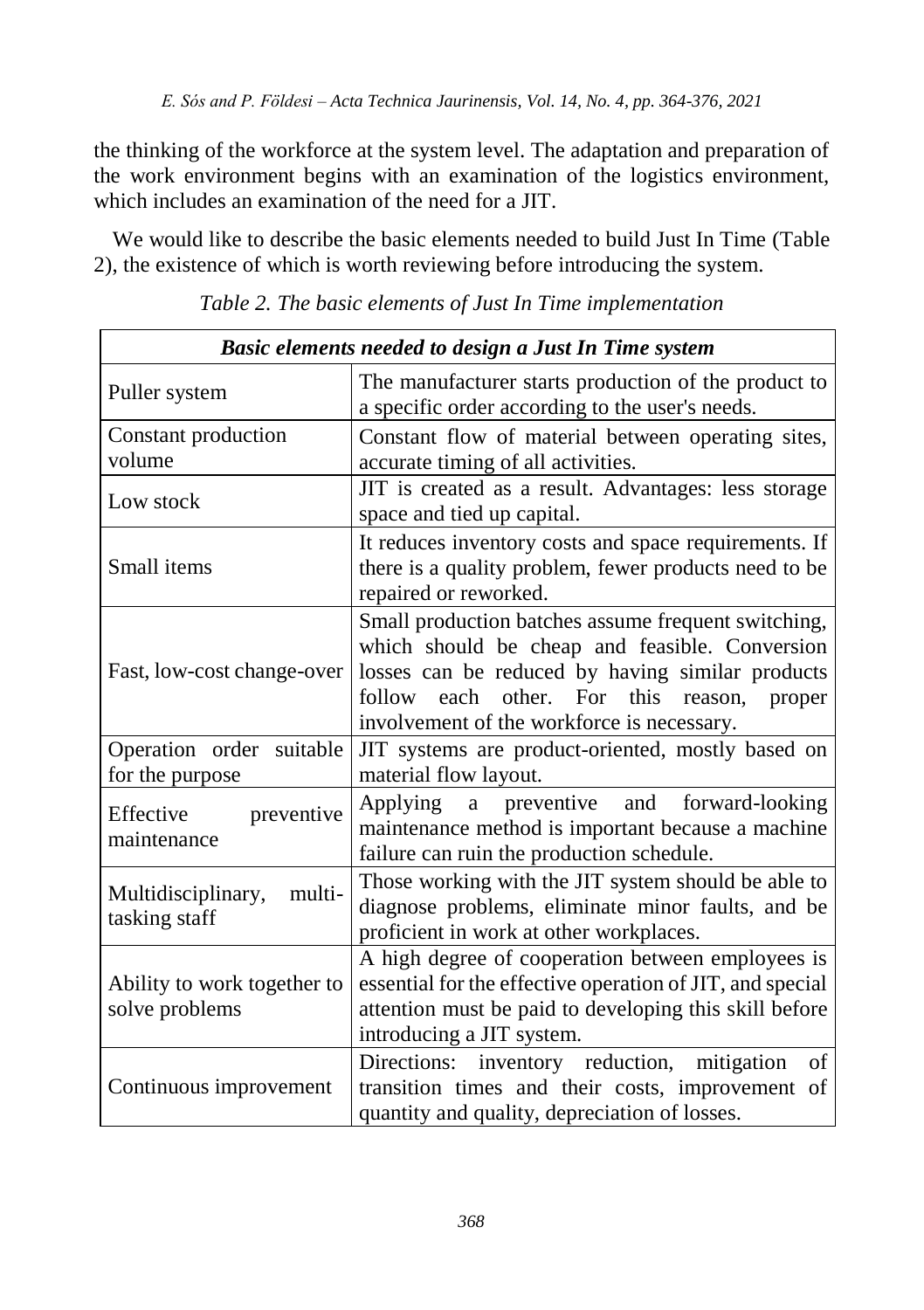It can be clarified from Table 2 that the examination of the logistics environment covers all areas of the company. I present in Table 3 the supplier expectations outside the company, which play an important role in the implementation of JIT.

| Supplier expectations for the development of Just In Time                     |                                                                                                                                                                                                                                                          |  |  |  |  |  |  |  |  |
|-------------------------------------------------------------------------------|----------------------------------------------------------------------------------------------------------------------------------------------------------------------------------------------------------------------------------------------------------|--|--|--|--|--|--|--|--|
| Reliable suppliers                                                            | In a JIT system, a good supplier-customer relationship is<br>very important. Expectations of suppliers are: consistently<br>high quality, flexibility, frequency, delivery in small<br>batches and quick resolution of any problems encountered.         |  |  |  |  |  |  |  |  |
| High quality level                                                            | The number of incoming materials without a given<br>quantity, without "retention", so a high level of quality is<br>both a prerequisite and a result of JIT operation. In case of<br>a defective piece, identification and replacement are<br>important. |  |  |  |  |  |  |  |  |
| Strong IT connection,<br>communication<br>between<br>buyer<br>and<br>supplier | The management systems of the two organizations must<br>work closely together.                                                                                                                                                                           |  |  |  |  |  |  |  |  |

*Table 3. Requirements from the supplier* 

In the Just In Time system reliability is a basic requirement, as it does not include a security set, in addition to this essential condition for its implementation is an upto-date knowledge of consumer needs and the construction of the necessary IT network [10].

## **5. Impact of marketing strategy on the JIT system**

Whether the Just In Time system should be served or whether the company has a traditional supplier role has a significant influence on the design side of the marketing logistics strategy.

Examining the management competencies required to implement JIT and the basic elements identified for implementing the system described in the previous chapter is essential when developing a marketing strategy, as a poorly chosen marketing strategy can easily distort logistics decisions and implement a JIT system that is not suitable. When designing the distribution side of a marketing-logistics strategy, it is necessary to examine the characteristics of the logistics environment that will help select the right logistics system for the company. [11]

It is necessary to know what principles and goals should be applied during the development of the distribution logistics system. To do this, the company's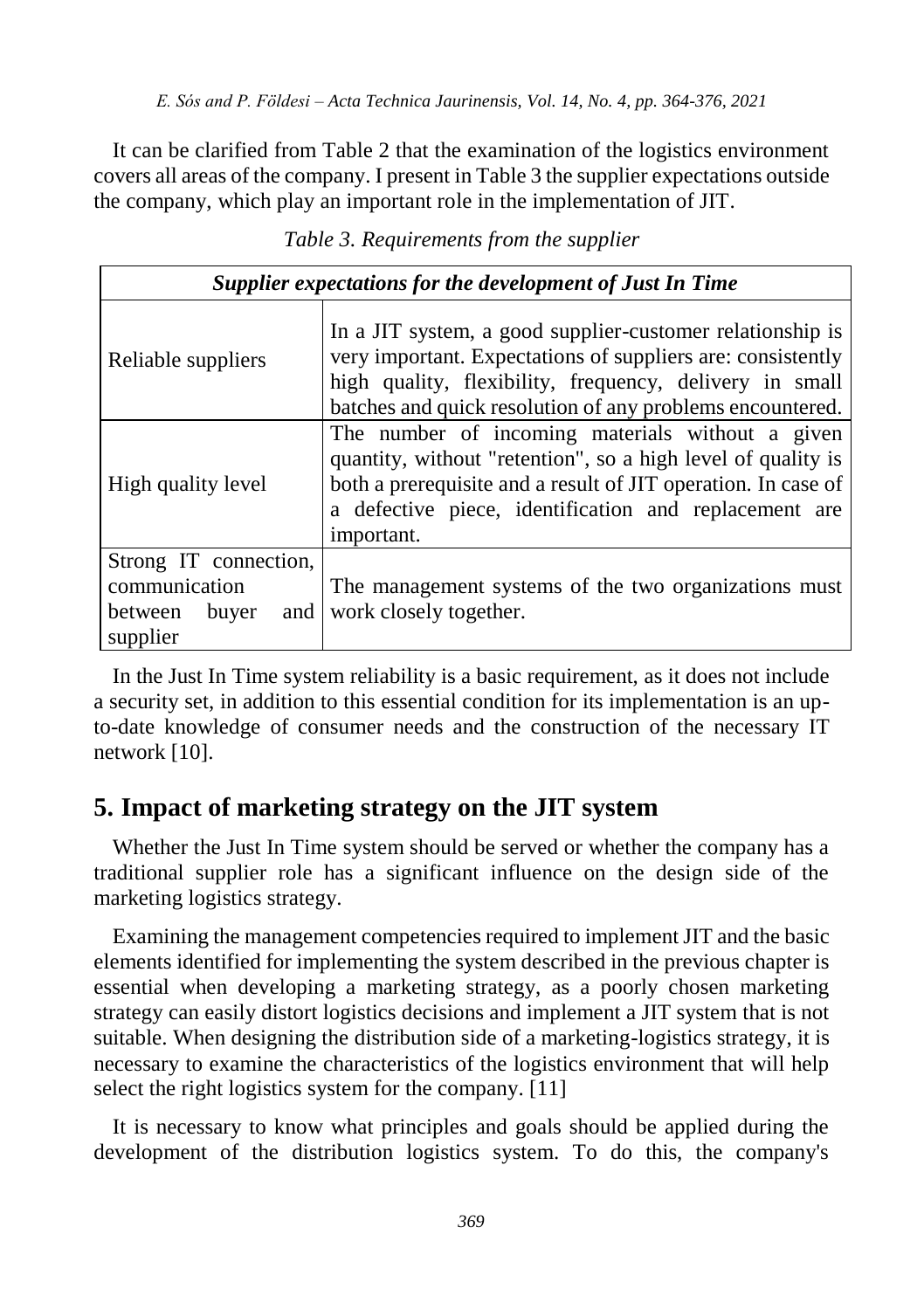management must determine the criteria on the basis of which the finished product storage system and the unit load training applied to the finished product structure should be selected.

The direct delivery of the product from the finished goods warehouse, the means of warehousing technology and the picking method used also have a significant influence on the development of the logistics environment. In order to determine the range of potential suppliers, it is necessary to know what modes of transport and priorities are used.

In terms of product deliverability, it is necessary to examine for which products it is possible to deliver the finished product directly from the end of the production lines, and for which products it is advisable to use distribution warehouses during the distribution logistics activity. In order to carry out the distribution activity, an IT and information system must be set up that adequately supports its product identification.

It must be determined which management-, leadership- and controlling system must be developed for the distribution activity, and it is also necessary to establish a quality assurance system applied during the distribution logistics process.

Examining the criteria above, the answers are clearly provided by the Just In Time system, as a regulated environment is essential for its proper functioning. But what happens when we don't take into account the specific needs of JIT while developing a marketing strategy?

On the one hand, it distorts logistics decisions, so JIT can be introduced in a company where the company's logistics environment is not suitable for it yet. On the other hand, the determination of order batch sizes is not adapted to the scheduled material supply of the logistics system, so marketing may be successful, but the logistics system (production, delivery, etc.) is not prepared for the order quantity, so the customer has to wait for the product, which in many cases can lead to customer dissatisfaction. In addition, increased demand may necessitate unplanned deliveries, which cause a high environmental burden.

The Just In Time system is only viable with a certain level of stability of supply and demand [12], so efforts should be made to consider the logistics environment from both the supplier and the sales company when making marketing logistics decisions. On the one hand, this is important for the proper and cost-effective operation of the JIT system, and on the other hand, a malfunctioning JIT system generates occasional deliveries, which leads to environmental damage.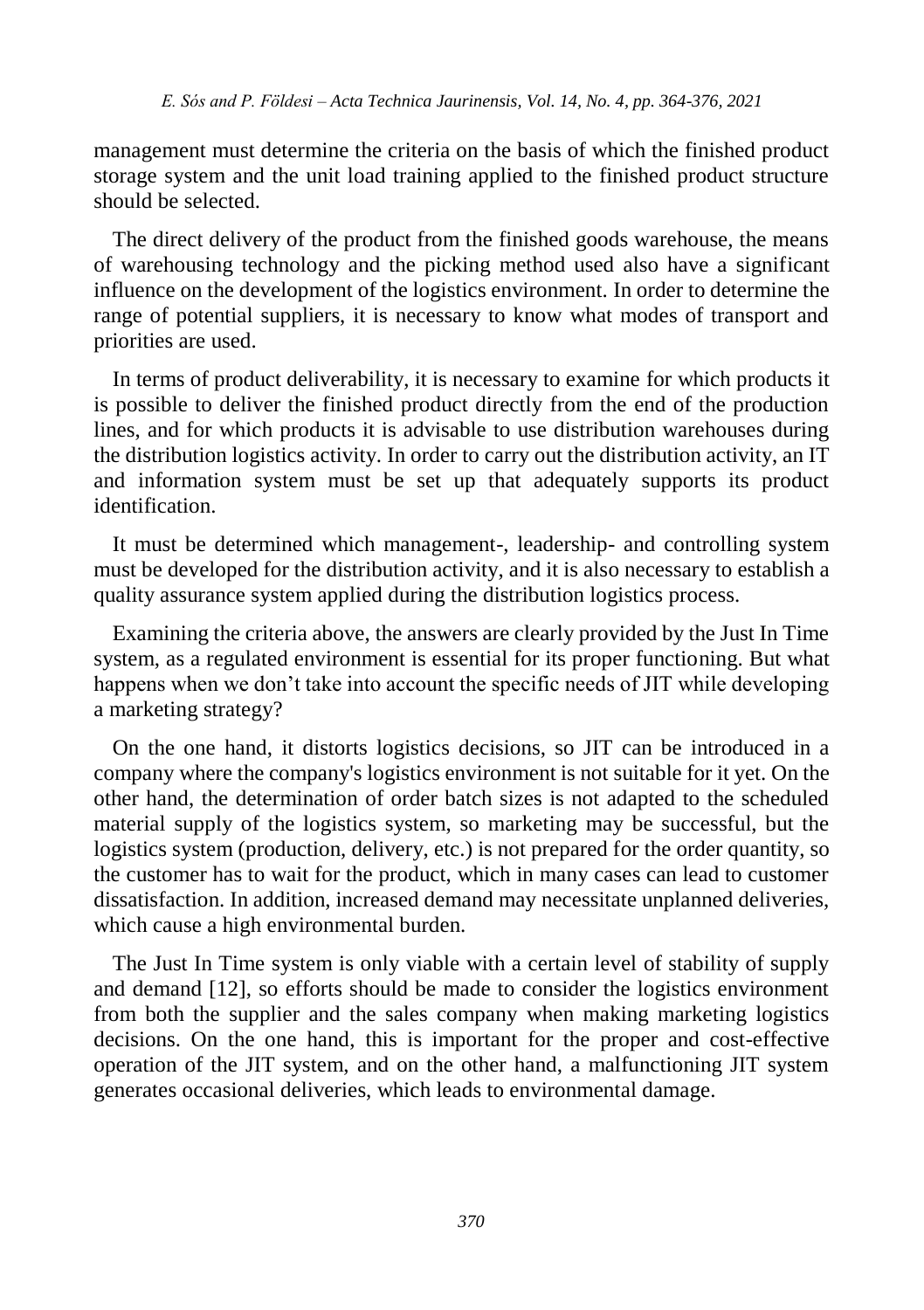#### **6. Environmental loads caused by JIT**

Most of the literature deals with the benefits of the Just In Time system, the environmental effects it causes are not described. In 2007, the European Parliament already addressed the issue of freight transport in its report on trade and climate change (2007/2003 (INI)), with particular reference to the negative effects of the Just In Time system on the environment [13].

The Just In Time system is designed to eliminate stock, but due to frequent deliveries, a significant increase in shipping volume is expected. In addition, it is important that the transport of goods is carried out with sufficient flexibility and precision, so that the movement of goods is mostly carried out by road, which in turn causes a significant environmental burden in terms of pollutants, toxic gases and noise [14].

In the European Union the road transport is responsible for  $72\%$  of  $CO<sup>2</sup>$  emissions from transport, of which 38.1% can be related to freight transport [15], so one of the important logistical factors in terms of environmental impact is the emission of pollutants from material handling activities [16]. Rail freight emits about 65% less  $CO<sub>2</sub>$  than road freight transport [17], but rail freight is not always feasible due to track constraints and unreliability to serve the strict schedule of the JIT system.

Due to frequent deliveries, the amount of packaging materials can also increase, as units are usually set up as required by the company and quality control is also done before delivery. Therefore, the parts are delivered to the user company in such a way that their inspection and handling takes as little time as possible, so in order to protect the quality of the goods, more packaging material is used than in preparation for delivery. In addition, many suppliers do not invest energy or time and money in the development and use of multi-way packaging systems, but use cheaper and logistically easier-to-use one-way packaging materials, which become waste immediately upon arrival and therefore have a significant impact on the environment.

### **7. Examining customer needs for Just in Time using QFD technique**

Quality Function Deployment (QFD) is a technique used by service providers to gather requirements, expectations, and customer purchasing decision factors [18]. A practical formalism of transforming consumer needs into technical, quality features is the House of Quality –  $(HOO)$  [19].

In this article we use the matrix that forms the basis of the QFD technique, which gives the "trunk" of the House of Quality (HOQ). We chose this technique because,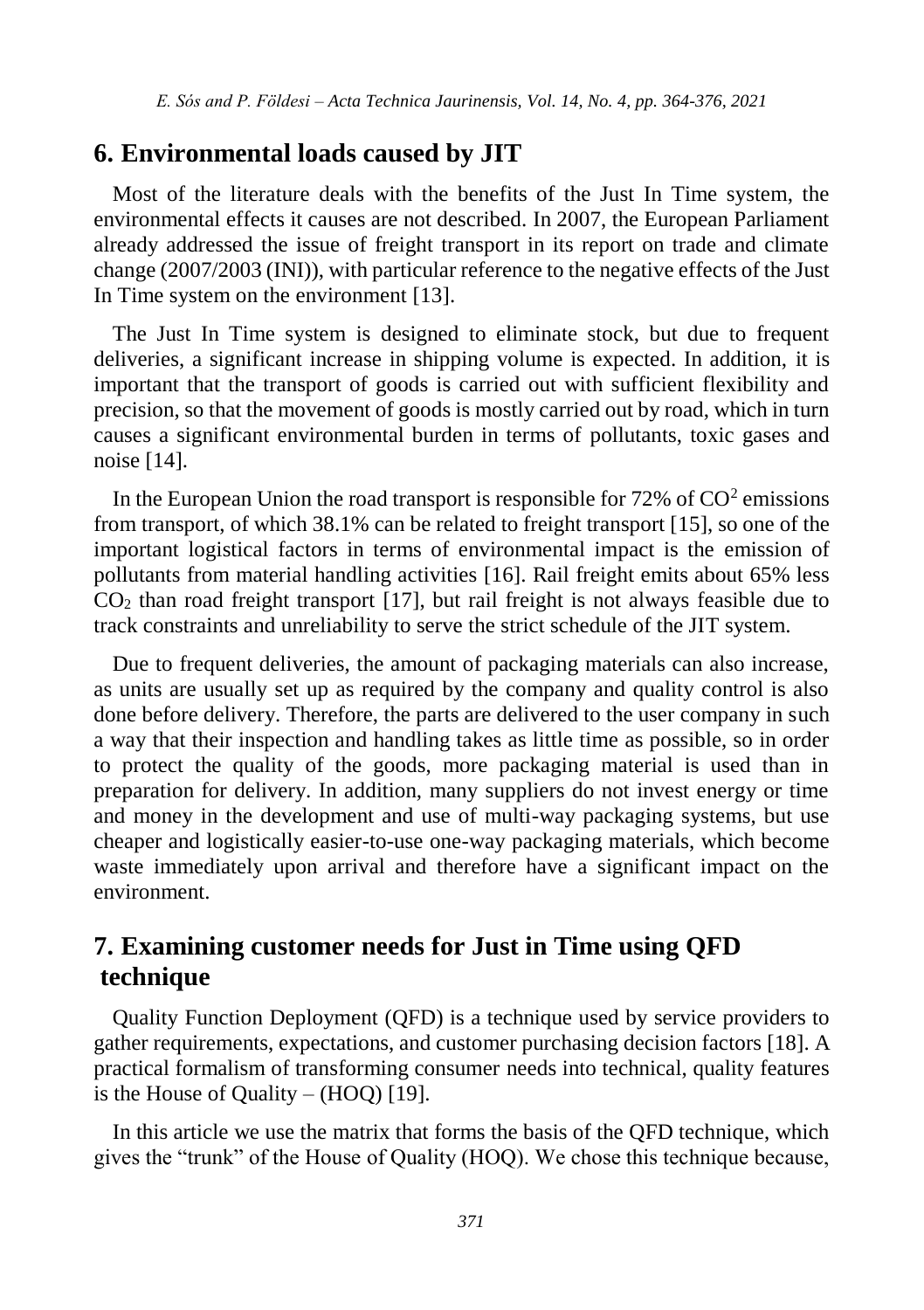with the help of QFD, consumer needs can be compared with logistics processes, thus making it possible to meet the needs of consumers at the highest possible level [20].

In addition to consumer needs, the elements of the 6R principle (The 6 Rights of Logistics) used in logistics were included in the matrix, and the basic elements necessary for the development of the JIT system were contained as technical characteristics.

|                                     | <b>Essential elements for implementing</b><br><b>JIT</b> system |                           |                                              |                          |                         |                                  |                    |                    |                                            |                    |                        |                      |
|-------------------------------------|-----------------------------------------------------------------|---------------------------|----------------------------------------------|--------------------------|-------------------------|----------------------------------|--------------------|--------------------|--------------------------------------------|--------------------|------------------------|----------------------|
|                                     | Constant production volume                                      | Keep inventory levels low | ow inventory cost due to frequent deliveries | Fast, low-cost migration | Material flow operation | Effective preventive maintenance | Multitasking staff | High quality level | Ability to work together to solve problems | Reliable suppliers | Continuous improvement | Strong IT connection |
| Low lead time                       |                                                                 | $^{+}$                    |                                              |                          |                         |                                  |                    | ٠                  |                                            |                    |                        | $^{+}$               |
| Low price                           | $+$                                                             |                           | $^{+}$                                       |                          |                         |                                  |                    | ä,                 |                                            |                    |                        |                      |
| Short delivery time                 |                                                                 | $^{+}$                    | $\ddot{}$                                    |                          |                         |                                  |                    |                    | $^{+}$                                     | $^{++}$            | $^{+}$                 |                      |
| Reliable, long-lasting product      |                                                                 |                           |                                              |                          |                         | $+$                              |                    | $^{++}$            |                                            |                    | $\ddot{}$              |                      |
| The stock warehouse should be close |                                                                 |                           | $\ddot{}$                                    |                          |                         |                                  |                    |                    |                                            | $^{++}$            |                        | $^{++}$              |
| Stock to suit customer needs        | $\! +$                                                          | ٠                         |                                              | $\ddot{}$                |                         |                                  |                    |                    |                                            |                    |                        |                      |
| Constant supply (even production)   | $++$                                                            |                           |                                              | $\ddot{}$                | $+$                     |                                  |                    | $\ddot{}$          |                                            |                    |                        | $^{++}$              |
| Complete built-in tracking          |                                                                 |                           |                                              |                          |                         |                                  |                    | $^{++}$            |                                            |                    |                        | $++$                 |
| Great variance                      |                                                                 |                           |                                              |                          |                         |                                  | $^{++}$            |                    |                                            |                    |                        | $\ddot{}$            |
| The right product                   |                                                                 |                           |                                              |                          |                         | $\ddot{}$                        |                    | $\ddot{}$          |                                            |                    | $\ddot{}$              | $\ddot{}$            |
| In the right quantity               | $+$                                                             |                           |                                              |                          |                         |                                  |                    |                    |                                            |                    | $\ddot{}$              | $\ddot{}$            |
| In the right quality                |                                                                 |                           |                                              | $\! + \!\!\!\!$          |                         | $+$                              | $^{+}$             | $^{++}$            | $^{+}$                                     |                    | $^{+}$                 |                      |
| At the right time                   |                                                                 |                           | $^{+}$                                       |                          | $^{+}$                  |                                  |                    |                    | $\ddot{}$                                  | $\ddot{}$          | $^{+}$                 | $\ddot{}$            |
| To the right place                  |                                                                 |                           |                                              |                          | $\ddot{}$               |                                  |                    |                    | $\ddot{}$                                  | $^{+}$             | $^{+}$                 |                      |
| For the right cost                  |                                                                 |                           | $^{+}$                                       | $\ddot{}$                |                         |                                  | $^{+}$             |                    |                                            | $^{+}$             | $\ddot{}$              |                      |
|                                     |                                                                 |                           |                                              |                          |                         |                                  |                    |                    |                                            |                    |                        |                      |

|                       |                        |                                                                  | Constant production volume | Keep inventory levels low | ow inventory cost due to frequent deliveries | Fast, low-cost migration | Material flow operation | Effective preventive maintenance | Multitasking staff | High quality level           | Ability to work together to solve problems | Reliable suppliers | Continuous improvement | Strong IT connection |
|-----------------------|------------------------|------------------------------------------------------------------|----------------------------|---------------------------|----------------------------------------------|--------------------------|-------------------------|----------------------------------|--------------------|------------------------------|--------------------------------------------|--------------------|------------------------|----------------------|
|                       |                        | Low lead time                                                    | $^{++}$                    | $^{+}$                    |                                              |                          |                         |                                  |                    | $\qquad \qquad \blacksquare$ |                                            |                    |                        | $^{+}$               |
|                       |                        | Low price                                                        | $\ddot{}$                  |                           | $\ddot{}$                                    |                          |                         |                                  |                    | L.                           |                                            |                    |                        |                      |
|                       |                        | Short delivery time                                              |                            | $\ddot{}$                 | $\ddot{}$                                    |                          |                         |                                  |                    |                              | $\ddot{}$                                  | $^{++}$            | $\ddot{}$              |                      |
|                       |                        | Reliable, long-lasting product                                   |                            |                           |                                              |                          |                         | $^{+}$                           |                    | $^{++}$                      |                                            |                    | $\ddot{}$              |                      |
|                       | <b>Product</b>         | The stock warehouse should be close                              |                            |                           | $\ddot{}$                                    |                          |                         |                                  |                    |                              |                                            | $^{++}$            |                        | $^{++}$              |
|                       | requirements           | Stock to suit customer needs                                     | $\ddot{}$                  |                           |                                              | $\ddot{}$                |                         |                                  |                    |                              |                                            |                    |                        |                      |
|                       |                        | Constant supply (even production)                                | $++$                       |                           |                                              | $\ddot{+}$               | $+$                     |                                  |                    | $\ddot{}$                    |                                            |                    |                        | $^{++}$              |
|                       |                        | Complete built-in tracking                                       |                            |                           |                                              |                          |                         |                                  |                    | $^{++}$                      |                                            |                    |                        | $^{++}$              |
|                       |                        | Great variance                                                   | $\overline{\phantom{m}}$   |                           |                                              |                          |                         |                                  | $^{++}$            |                              |                                            |                    |                        | $\ddot{}$            |
| Customer expectations |                        | The right product                                                |                            |                           |                                              |                          |                         | $^{+}$                           |                    | $\ddot{}$                    |                                            |                    | $^{+}$                 | $\ddot{}$            |
|                       |                        | In the right quantity                                            | $\! + \!\!\!\!$            |                           |                                              |                          |                         |                                  |                    |                              |                                            |                    | $^{+}$                 | $\ddot{}$            |
|                       | <b>Requirements of</b> | In the right quality                                             |                            |                           |                                              | $^{+}$                   |                         | $^{+}$                           | $\qquad \qquad +$  | $++$                         |                                            |                    | $\ddot{}$              |                      |
|                       | logistics services     | At the right time                                                |                            |                           | $^{+}$                                       |                          | $+$                     |                                  |                    |                              | $\ddot{}$                                  | $\ddot{}$          | $\ddot{}$              | $\ddot{}$            |
|                       | (6R)                   | To the right place                                               |                            |                           |                                              |                          | $^{+}$                  |                                  |                    |                              | $\ddot{}$                                  | $^{+}$             | $\ddot{}$              |                      |
|                       |                        | For the right cost                                               | $\ddot{}$                  | $^{++}$                   | $\ddot{}$                                    | $\ddot{+}$               |                         |                                  | $\ddot{}$          |                              |                                            | $\qquad \qquad +$  | $^{+}$                 |                      |
|                       | Legend                 |                                                                  |                            |                           |                                              |                          |                         |                                  |                    |                              |                                            |                    |                        |                      |
|                       | $^{++}$                | Significant positive effect                                      |                            |                           |                                              |                          |                         |                                  |                    |                              |                                            |                    |                        |                      |
|                       | $^{+}$                 | Moderate positive effect                                         |                            |                           |                                              |                          |                         |                                  |                    |                              |                                            |                    |                        |                      |
|                       | $\overline{a}$         | Can cause a negative effect                                      |                            |                           |                                              |                          |                         |                                  |                    |                              |                                            |                    |                        |                      |
| Figure 1.             |                        | Examination of customer expectations for JIT using QFD technique |                            |                           |                                              |                          |                         |                                  |                    |                              |                                            |                    |                        |                      |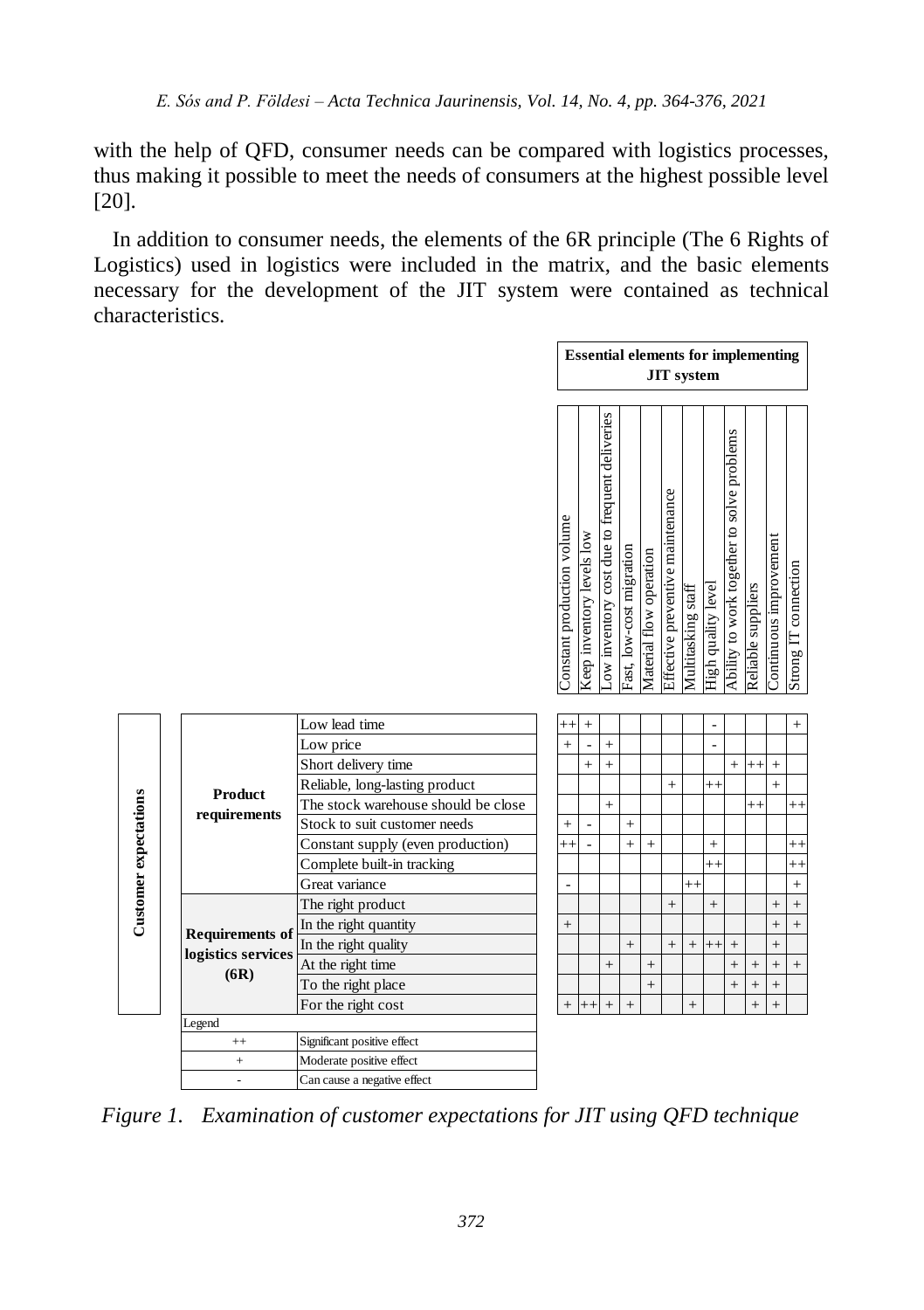In the intersections of the present matrix, we used the symbols according to the relevance of the given relationship. In the legend, we clarified what meanings we associated with the different symbols. During the analysis according to the whole QFD technique, the symbols are replaced by quantified data, so that the values can be weighted with Fuzzy later. In this way, the customer's needs for the JIT system in relation to the product and logistics services can be evaluated.

The developed system can be used primarily in the commercial field, as it helps to develop the logistics strategy of the products purchased as a result of the marketing strategy. However, it can also be used in an industrial environment for any product that is made to meet specific customer needs (e.g. a custom-made car).

It can be used as a decision tool in all areas where strategic logistics development is required. By using it, the logistics processes become clearer and the goals set by the customer are easier to achieve. Existing logistics strategies (e.g. Push and Pull logistics strategy) can also be reviewed with it.

By applying the OFD technique in the field of logistics, an analysis can be made of the already developed logistics strategies, which also points out the shortcomings of the logistics environment.

## **8. Conclusion**

One of the important logistics problems today is the scheduling of deliveries. Companies strive to keep their inventories low, resulting in lower inventory management costs and tied-up capital.

For this reason, the pursuit of a Just In Time system is popular, but in many cases it is also introduced by companies whose logistics environment is not suitable for using the system. Prior to implementation, it would be necessary to coordinate marketing strategy decisions with the logistics environment, as a poorly chosen marketing strategy decision causes significant negative effects on logistics processes, resulting in the customer not receiving the purchased goods on time. The efficiency of a company's logistics system is reflected in the quality of customer service, so a successful Just In Time system causes satisfaction for both the supplier and the customer.

In order to determine the appropriate logistics strategy, we applied the procedure and matrix of the QFD technique. During the evaluation of the matrix, we examined the customer needs in terms of the basic conditions required for the development of the JIT system, thus clarifying the applicability of the JIT system when introducing the given product.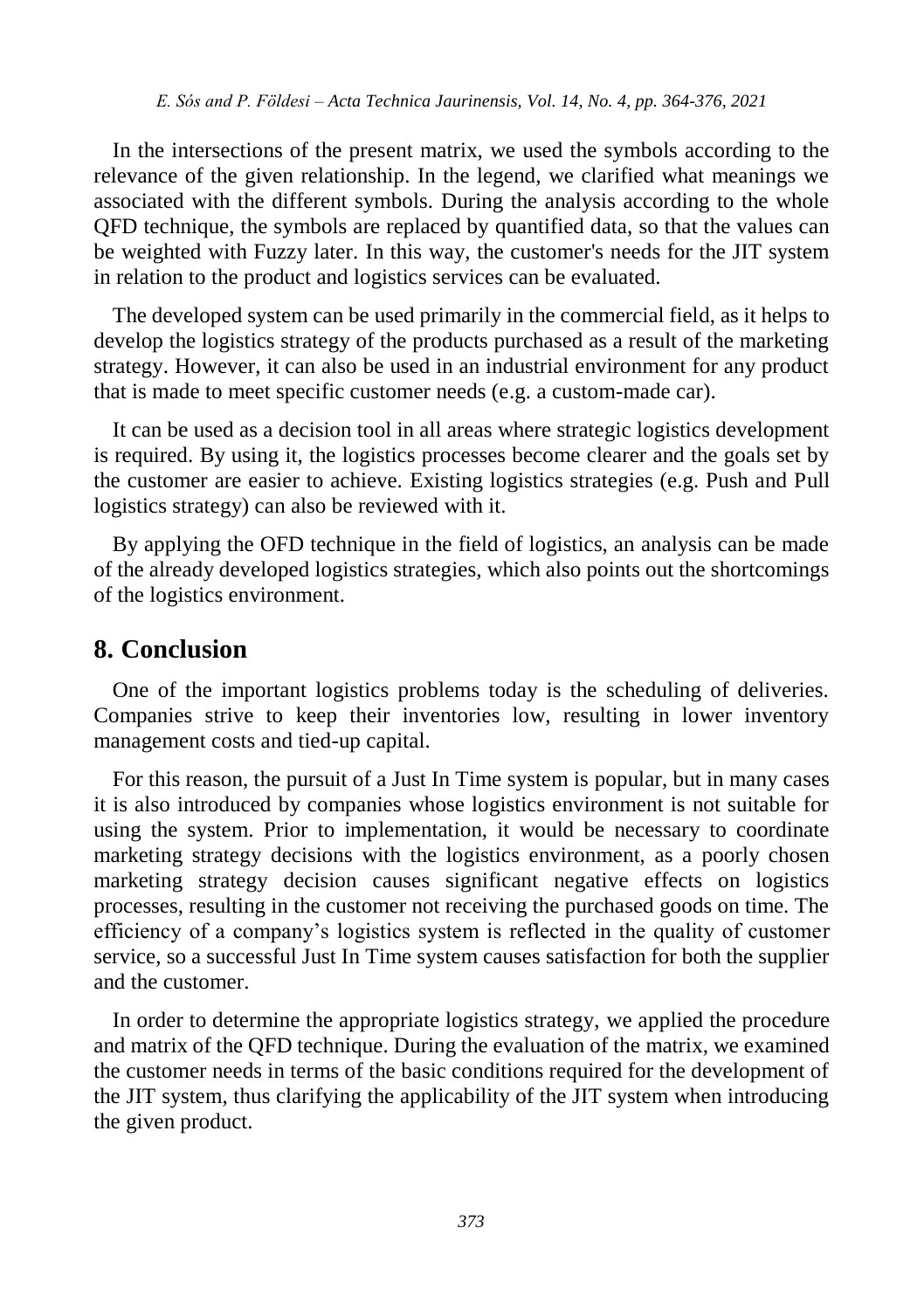*E. Sós and P. Földesi – Acta Technica Jaurinensis, Vol. 14, No. 4, pp. 364-376, 2021*

## **References**

- [1] Y. Akao, QFD: Past, Present, and Future, in: 3rd International Symposium on Quality Function Deployment (ISQFD'97), 1997, Linköping, pp. 1-12. URL *[http://www.las.inpe.br/~perondi/19.10.2009/Akao\\_1997\\_QFD\\_](http://www.las.inpe.br/~perondi/19.10.2009/Akao_1997_QFD_History.pdf) [History.pdf](http://www.las.inpe.br/~perondi/19.10.2009/Akao_1997_QFD_History.pdf)*
- [2] V. [E. Bottani, A. Rizzi,](https://www.sciencedirect.com/science/article/abs/pii/S092552730600034X#!) Strategic management of logistics service: A fuzzy QFD approach, *[International Journal of Production Economics](https://www.sciencedirect.com/science/journal/09255273)* 103 (2) (2006) pp. 585-599. doi: *<https://doi.org/10.1016/j.ijpe.2005.11.006>*
- [3] M. S. Akdogan, A. Durak: Logistic and marketing performances of logistics companies: A comparison between Germany and Turkey, *Procedia - Social and Behavioral Sciences* 235 (2016) pp. 576 -586. doi: *<https://doi.org/10.1016/j.sbspro.2016.11.084>*
- [4] [A. E. Ellinger:](https://www.sciencedirect.com/science/article/abs/pii/S0019850199001145#!) Improving Marketing/Logistics Cross-Functional Collaboration in the Supply Chain, *[Industrial Marketing Management](https://www.sciencedirect.com/science/journal/00198501)* 29 (1) (2000) pp. 85-96. doi: *[https://doi.org/10.1016/S0019-8501\(99\)00114-5](https://doi.org/10.1016/S0019-8501(99)00114-5)*
- [5] P. V. [Hong,](https://www.sciencedirect.com/science/article/pii/S2092521220300213#!) T.-T. [Nguyen:](https://www.sciencedirect.com/science/article/pii/S2092521220300213#!) Factors affecting marketing strategy of logistics business – Case of Vietnam, *[The Asian Journal of Shipping and Logistics](https://www.sciencedirect.com/science/journal/20925212)* 36 (4) (2020) pp. 224-234. doi: *<https://doi.org/10.1016/j.ajsl.2020.03.004>*
- [6] A. P. Barbosa-Povoa, J. M. Pinto: Process supply chains: Perspectives from academia and industry, *[Computers & Chemical Engineering](https://www.sciencedirect.com/science/journal/00981354)* 132 (2020) 106606. doi: *<https://doi.org/10.1016/j.compchemeng.2019.106606>*
- [7] J. [Salkovska, N. R.](https://www.sciencedirect.com/science/article/pii/S1877042813055237#!) [V.Danovics:](https://www.sciencedirect.com/science/article/pii/S1877042813055237#!) Marketing and Logistics Cooperation Problems in Latvian Companies, *Procedia - [Social and Behavioral Sciences](https://www.sciencedirect.com/science/journal/18770428)* 110 (2014) pp. 390-397. doi: *<https://doi.org/10.1016/j.sbspro.2013.12.883>*
- [8] T. C.E. Cheng, S. Podolsky: Just-In-Time Manufacturing: An Introduction, Chapman & Hall Second Edition (1996) ISBN: 0-412-73540-7.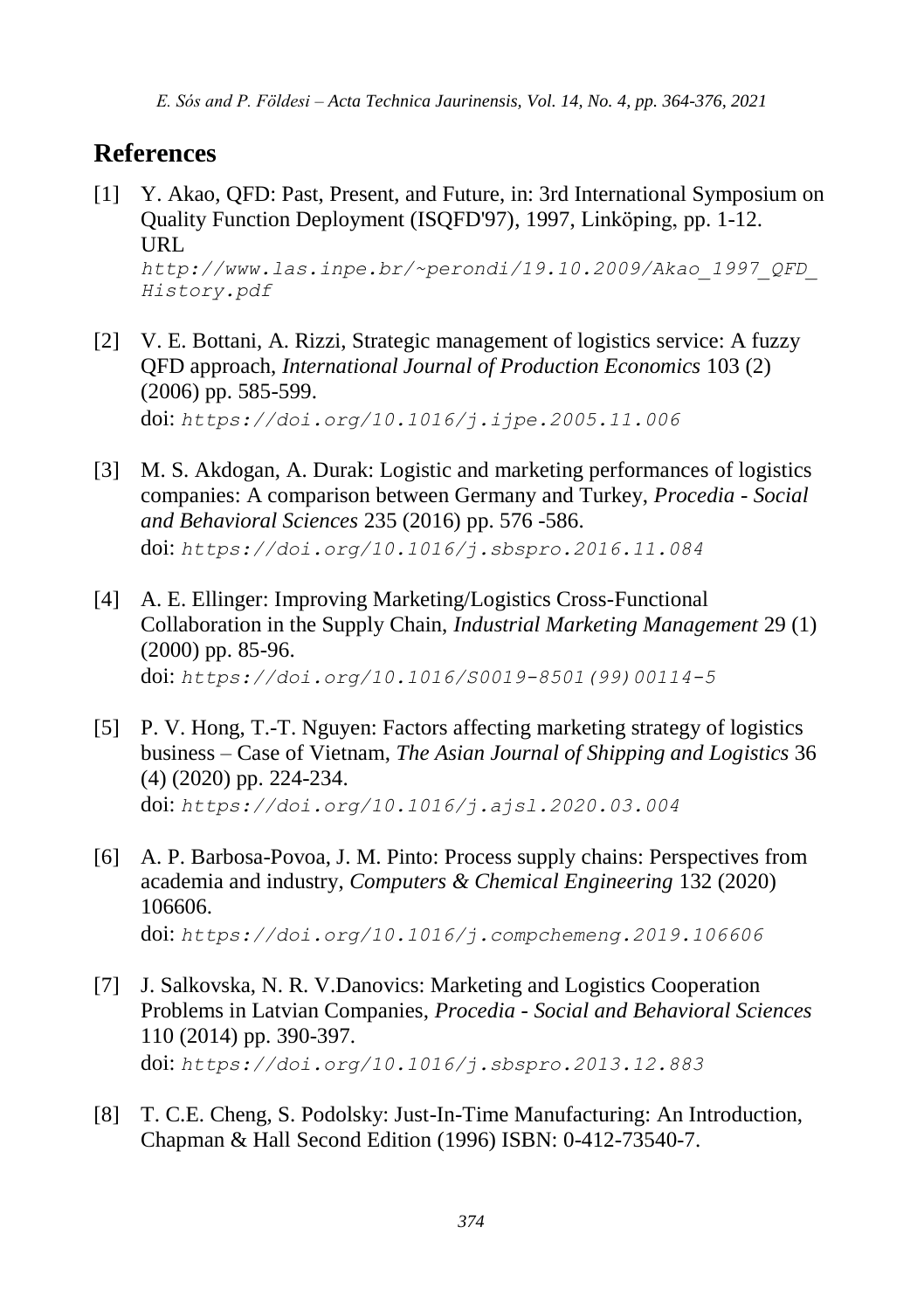*E. Sós and P. Földesi – Acta Technica Jaurinensis, Vol. 14, No. 4, pp. 364-376, 2021*

- [9] K.-H. Lai, T. C.E. Cheng: Just-In-Time Logistics, MPG Books Ltd. (2009).
- [10] R. Z. Farahani, S. Rezapour, L. Kardar: Logistics operations and management: Concepts and models, *Elsevier* (2011). doi: *<https://doi.org/10.1016/C2010-0-67008-8>*
- [11] U. [Y. Alvarado,](https://www.sciencedirect.com/science/article/abs/pii/S0019850100001425#!) H. [Kotzab:](https://www.sciencedirect.com/science/article/abs/pii/S0019850100001425#!) Supply Chain Management: The Integration of Logistics in Marketing, *[Industrial Marketing Management](https://www.sciencedirect.com/science/journal/00198501)* 30 (2) (2001) pp. 183-198. doi: *[https://doi.org/10.1016/S0019-8501\(00\)00142-5](https://doi.org/10.1016/S0019-8501(00)00142-5)*
- [12] C. [H. Pragman:](https://www.sciencedirect.com/science/article/abs/pii/S000768139690052X#!) JIT II: A purchasing concept for reducing lead times in timebased competition, *[Business Horizons](https://www.sciencedirect.com/science/journal/00076813)* 39 (4) (1996) pp. 54-58. doi: *[https://doi.org/10.1016/S0007-6813\(96\)90052-X](https://doi.org/10.1016/S0007-6813(96)90052-X)*
- [13] [European Parliament,](http://www.europarl.europa.eu/portal/en) Trade and climate change  $2007/2003$  (INI), (2007). URL *[https://www.europarl.europa.eu/sides/getDoc.do?pubRef=-](https://www.europarl.europa.eu/sides/getDoc.do?pubRef=-//EP//TEXT+REPORT+A6-2007-0409+0+DOC+XML+V0//HU) [//EP//TEXT+REPORT+A6-2007-0409+0+DOC+XML+V0//HU](https://www.europarl.europa.eu/sides/getDoc.do?pubRef=-//EP//TEXT+REPORT+A6-2007-0409+0+DOC+XML+V0//HU)*
- [14] A. Memari, A. Rahman, A. Rahim, N. Absi, R. Ahmad, A. Hassan: Carboncapped Distribution Planning: A JIT Perspective, *[Computers & Industrial](https://www.sciencedirect.com/science/journal/03608352)  [Engineering](https://www.sciencedirect.com/science/journal/03608352)* 97 (2016) pp. 111-127. doi: *<https://doi.org/10.1016/j.cie.2016.04.015>*
- [15] European Environment Agency (2016). URL *[www.eea.europa.eu/hu](http://www.eea.europa.eu/hu)*
- [16] Z. Chena, B. Bidanda: Sustainable manufacturing production-inventory decision of multiple factories with JIT logistics, component recovery and emission control, *Transportation Research Part E* 128 (2019) pp. 356-383. doi: *<https://doi.org/10.1016/j.tre.2019.06.013>*
- [17] Guidelines for Measuring and Managing CO2 Emission from Freight Transport Operations (2020). URL *[https://www.ecta.com/resources/Documents/Best%20Practices](https://www.ecta.com/resources/Documents/Best%20Practices%20Guidelines/guideline_for_measuring_and_managing_co2.pdf) [%20Guidelines/guideline\\_for\\_measuring\\_and\\_managing\\_co2.pd](https://www.ecta.com/resources/Documents/Best%20Practices%20Guidelines/guideline_for_measuring_and_managing_co2.pdf) [f](https://www.ecta.com/resources/Documents/Best%20Practices%20Guidelines/guideline_for_measuring_and_managing_co2.pdf)*